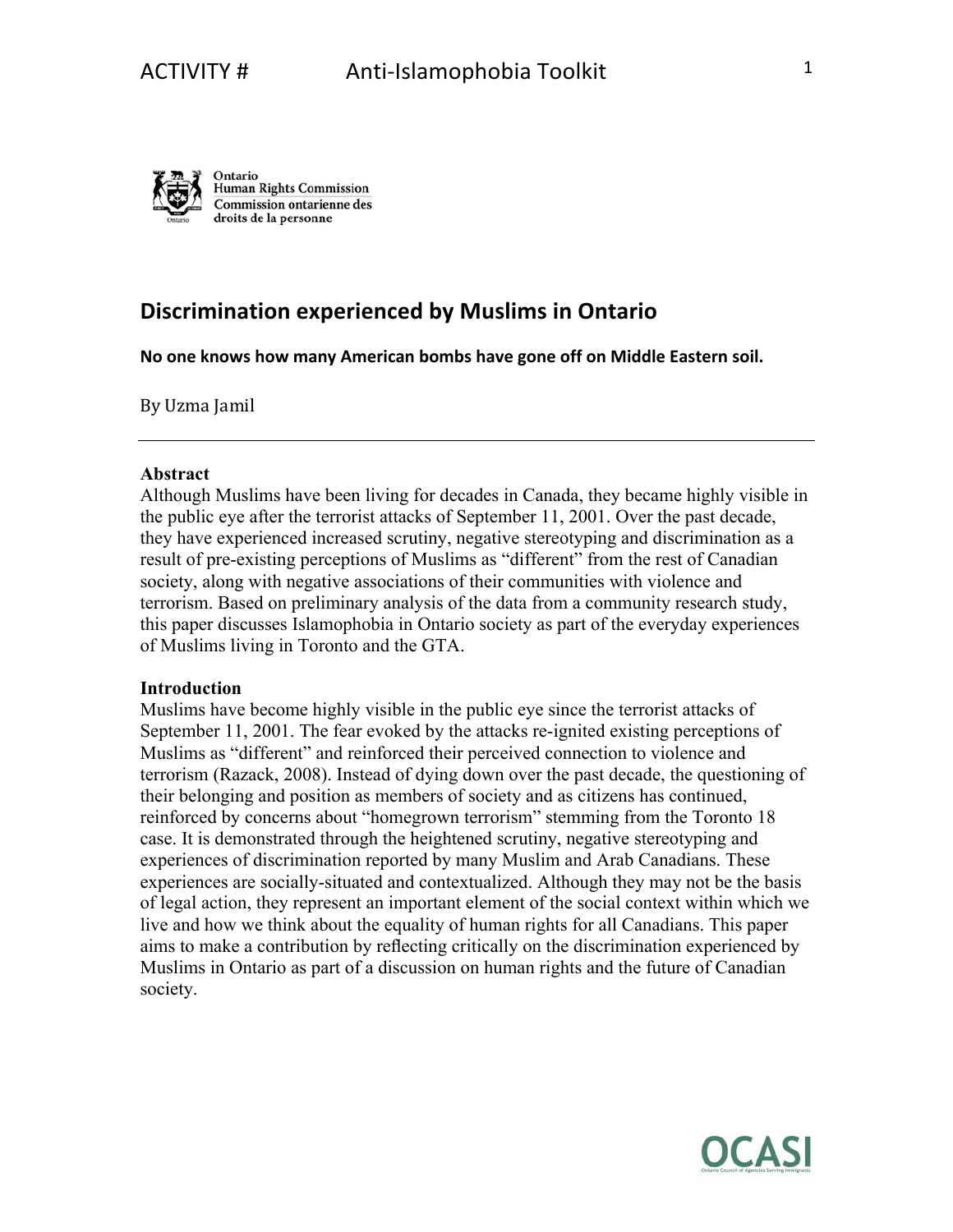#### **Who are the Muslims in Canada?**

According to 2010 data, there are 940,000 Muslims in Canada, accounting for 2.8% of the total population (Pew, 2011). The Muslim population in Canada has increased exponentially in the last 20 years, driven primarily by immigration. It is expected to increase to 2.7 million by 2030, or a projected 6.6% of the total population (Pew, 2011). According to an Environics survey on Canadian Muslims in 2006, about 60% of all Muslims in Canada live in Ontario (Adams, 2007). Although census data from Statistics Canada is based on the 2001 census, it gives us some idea of the general characteristics of the Canadian Muslim population and the changes over time. In 2001, the Canadian Muslim population was 579,645. Most of it (352,525) was concentrated in Ontario and almost half (254,110) lived in Toronto (Statistics Canada 2003). About 85% of the Muslim population in 2001 considered themselves a visible minority (Selby).

# **Community research study**

This paper draws on interviews conducted as part of an ongoing qualitative, communitybased research study with Muslims. The study focuses on Muslim adults from various racial, ethnic and class backgrounds and currently living in different neighborhoods and areas in Toronto and the GTA. Participants included both people who were born and raised in Canada, as well as immigrants who had come to Canada as spouses or to work or study. This study looks at their experiences as Muslims living globally in the post 9/11, war on terror socio-political context, but locally as members of their communities and neighbor-hoods in Toronto/GTA, Ontario and in Canada.

This paper is based on a preliminary analysis of the data. Given the diversity of Muslims who live in Ontario, the views of these study participants should not be generalized to the entire population.

#### **Islamophobia**

In contemporary usage, the term "Islamophobia" dates from the 1990s. The British Runnymede Report of 1997, titled *Islamophobia: A Challenge for Us All*, defined Islamophobia as "the dread, hatred, hostility towards Islam and Muslims perpetrated by a series of closed views that imply and attribute negative and derogatory stereotypes and beliefs to Muslims" (Kalin, 2011, p. 8). After 9/11, the term was used in a 2002 report published by the European Monitoring Centre on Xenophobia and Racism (EUMC), documenting incidents of violence and discrimination against Muslims in Europe (Cesari, 2011, p. 21). Although contested, the word has come to refer to both anti-Muslim (group of people) and anti-Islam (the religion) sentiments. These may overlap with racism, xenophobia, anti-religious and anti-immigrant views as well (Cesari, 2011, p. 24). Islamophobia does not stem only from the events of 9/11, but is part of the pre-existing ways in which Muslims are perceived as "different" from the larger society.

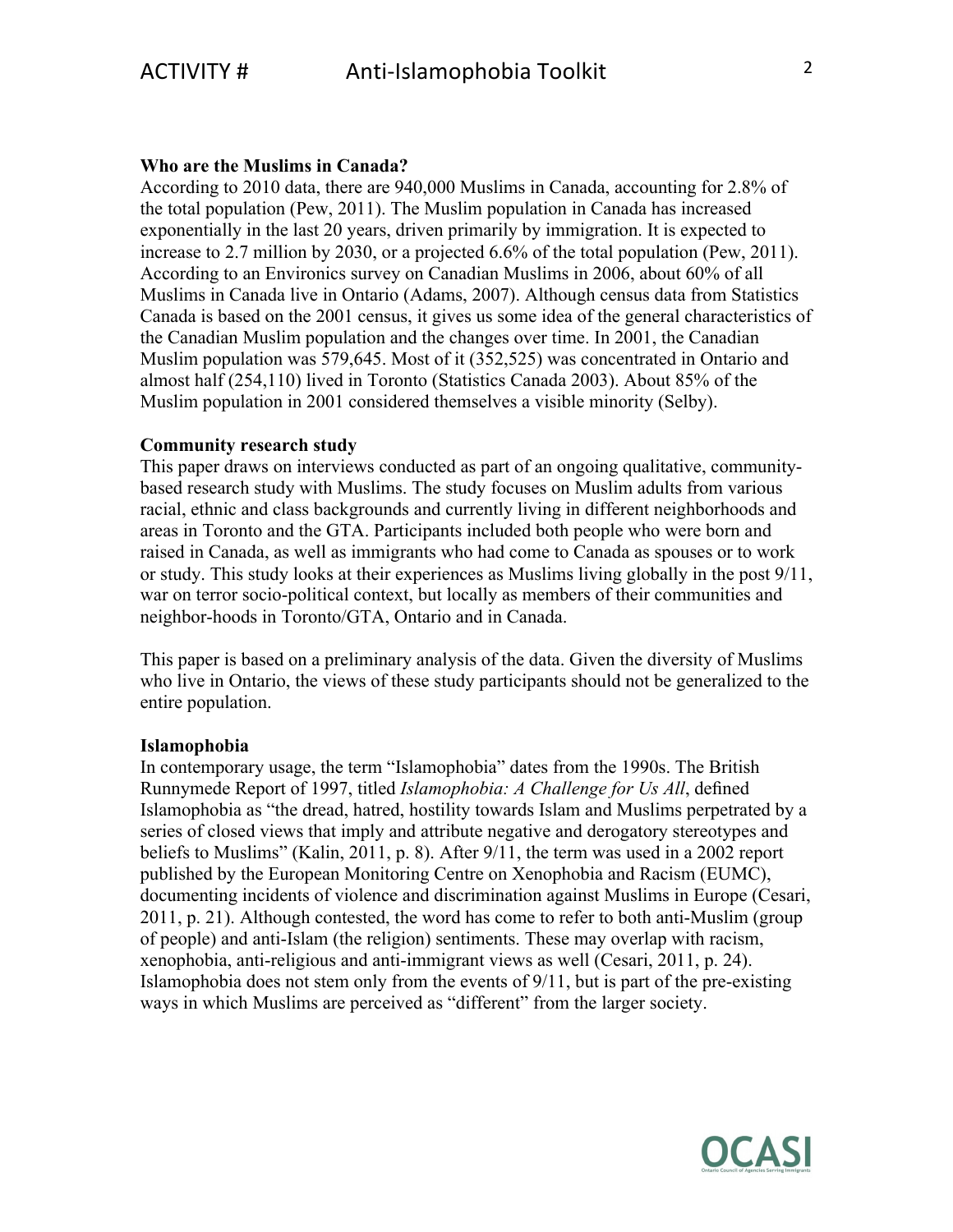# **Islamophobia in Canada**

Community surveys, focus groups and polls indicate that many Muslims feel there is discrimination against them in Canada after 9/11 (Helly, 2004; CAIR-CAN, 2002; Adams, 2007). Within the larger population, a recent poll by Ipsos Reid found that 60% of people surveyed felt there was increased discrimination against Muslims, in comparison to ten years ago (Chung, 2011). In another study conducted by the Association of Canadian Studies in 2011, less than half, 43 percent of the 2,345 people polled, expressed "very positive" or "somewhat positive" perceptions of Muslims (Boswell, 2011). Incidents such as the Kadri case, where a niqabi Muslim woman was attacked at a Mississauga mall (CBC News, 2011) only serve to highlight the hostility that is directed towards Muslims in Canadian society.

While the media often covers the most prominent cases, Islamophobia can take much more subtle forms expressed in the ways that people relate to Muslims in their workplaces and in society. Without minimizing the severity of the cases that do make into the media, this paper focuses on the latter as a way to broaden and contextualize how Islamophobia is present in Ontario society.

### **Results**

As Canadian Muslims living in Ontario, most respondents expressed positive views about their rights and freedoms to practice their religious beliefs. They viewed it as an important element of being Canadian. While some mentioned specifically the provisions of the Canadian *Charter* or the Ontario *Human Rights Code* that protected their religious rights, most people spoke generally about it. With regard to school policies on religious accommodation for Muslim students involving religious holidays, fasting or prayers, people also had positive views about the current provisions. Some of the respondents had been involved for the last 10 or 15 years with the Toronto District School Board (TDSB) as schoolteachers, educators or administrators and had worked towards the creation and implementation of these policies.

Despite these positive views of the application of laws and policies, respondents felt there were widespread negative social attitudes and perceptions about Islam and Muslims in Canadian society. Many spoke about the predominance of negative perceptions of Muslims and

their association with violence and terrorism. They believed that people's ignorance and these negative views fed the perception that the entire Muslim community was the same. "Unfortunately it tends to be, everybody gets tarred with the same brush as the old saying goes. Right?" said a Muslim woman in her 60s who lives in Toronto. Furthermore, Muslims felt they were deemed collectively responsible for explaining or justifying the differences between them and terrorists/violence if they were going to challenge these assumptions. It involves a balancing act, as one Muslim woman in her 30s from Mississauga, said. "So to kind of have to explain their behaviors or their choices is  $-I$ won't say its not fair, it is what it is. But…you almost have to explain to people that you're different."

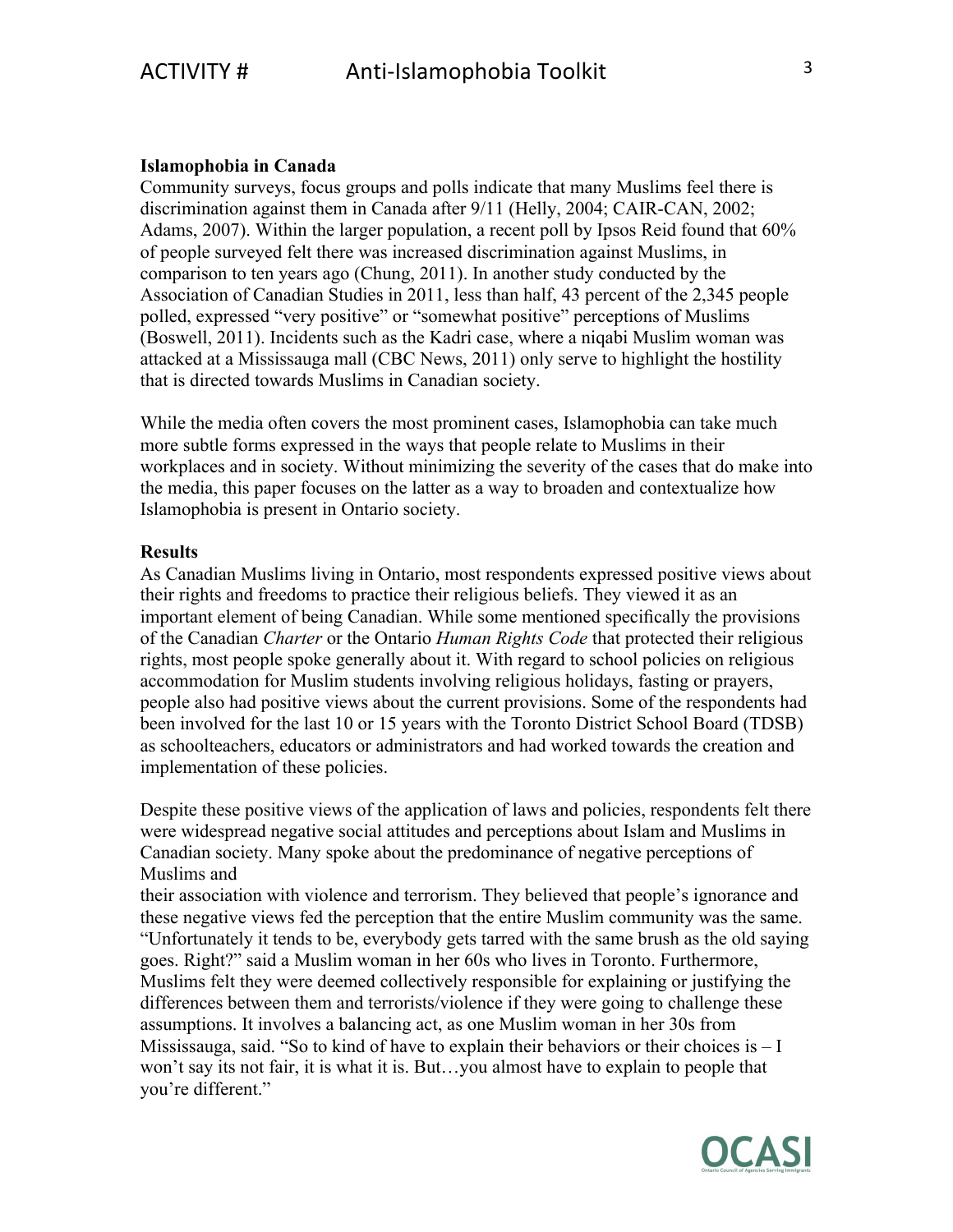Being "different" was experienced more concretely by Muslim women who wore the hijab. While most women who wore the hijab had not had any negative experiences, a few were targets of negative comments in public spaces. In one example, a young Muslim woman in her 30s asked for directions on the GO train of fellow passengers, a middle-aged, white man and his wife. His wife started yelling at her and making negative comments about Muslims. Although her husband seemed apologetic, he didn't say anything to stop her. In another instance, an elderly, white woman at a shopping mall told a Muslim woman (in her 40s) to "go back where you came from." Respondents also felt "different" as a result of living with a sense of collective scrutiny which engendered a feeling of self-consciousness.

The study participants were aware of how their actions and words as individuals would be seen by others who already held negative views about their communities. This can have a disturbing, silencing effect. A Muslim woman in her 30s who works in a public high school in Mississauga gave an example of being in a staff meeting where some of her colleagues were joking about a Muslim student in their class, saying, "I wonder if he's a terrorist." She wanted to say something, but also felt uncomfortable challenging them. "It was like this double-edged sword thing where its like I want to speak up because I want to tell them they're wrong. But its actually quite challenging changing their perceptions." She also worried that if she spoke up, they would associate her with terrorism too. "I feel uncomfortable because its like are you supporting that then, if you're defending it? Do you support terrorism, you know?" Another respondent, a Muslim man of Pakistani origin who works for the provincial government, put it much more succinctly. "A white person may say one thing. But if a brown person or a Muslim says the same thing, it will be taken in a different context."

His comment highlights another theme that emerged from participants' interviews. Anti-Muslim views were sometimes mixed together with anti-immigrant and/or racial and ethnic-based prejudice and bias. One respondent, a Muslim schoolteacher in Toronto, wore a shalwar kameez to school one day as part of a class project on India. Another teacher made a negative comment, comparing her to South Asian immigrant women. "Uh! You look just like them! Like nice suit and crappy runners [sneakers]. That's how they go shopping, you know." In recounting the incident to the interviewer, the respondent said, "I think she [the teacher] meant anybody in shalwar kameez. And runners.

So it could have been them Muslims, but I think it was probably them immigrants. And I said to her, well I am Muslim. And I wear shalwar kameez a lot." In fact, the respondent was a white Muslim woman married to a South Asian man. The teacher's comment illustrates the overlapping of categories of religion, race, gender and ethnicity into a singular negative perception of a Muslim.

One of the implications of being seen as "different" was a feeling of not belonging. While some study participants who were immigrants to

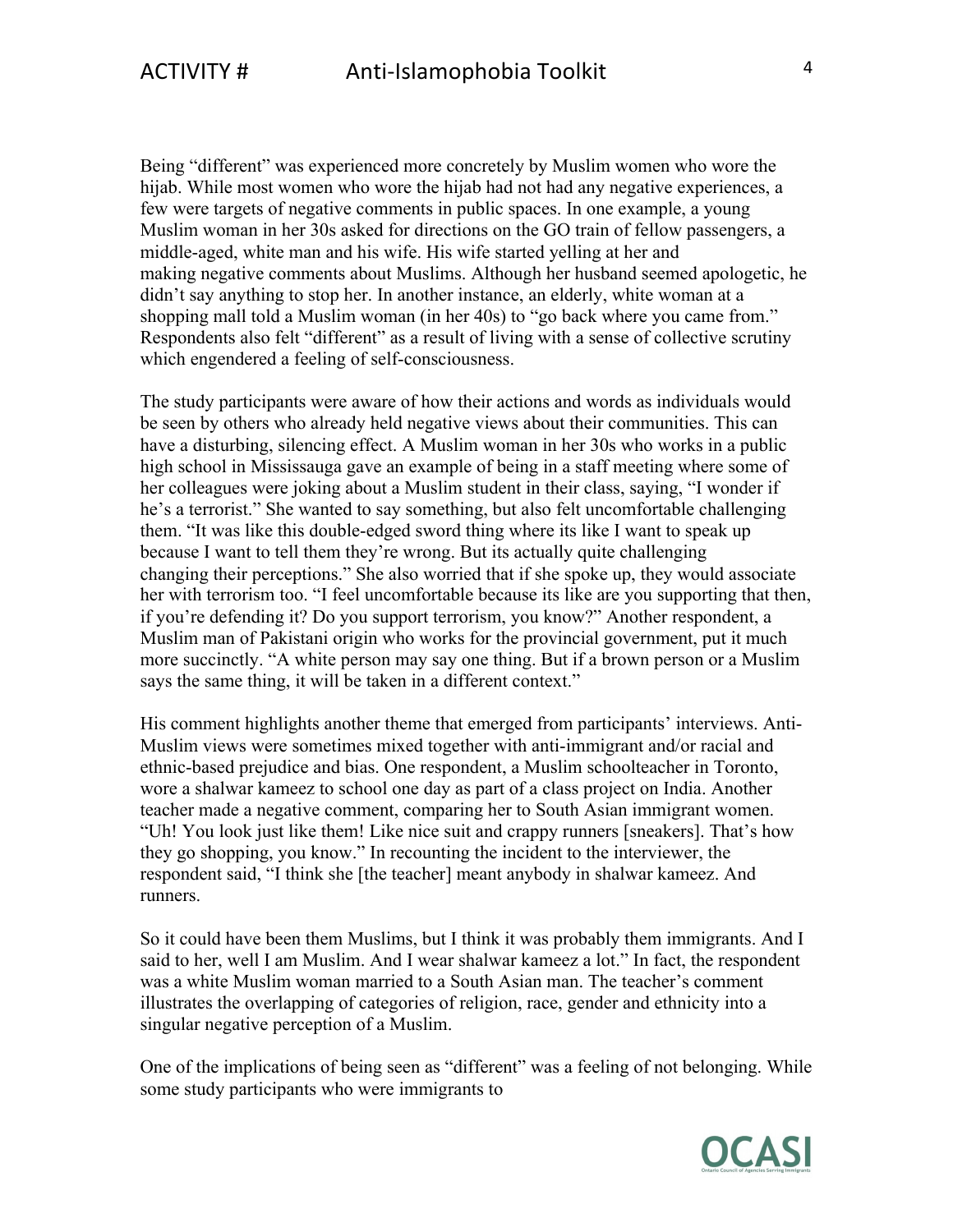Canada felt that they would always be perceived as not quite belonging in Canadian society, other participants who were born and raised here also felt the same way, based on the perceptions of the society around them. "Its unfortunate people don't see us as being Canadians.

Because we're a visible minority," said a 32-year old Muslim woman of South Asian origin from Mississauga. Another study participant, a young Muslim woman in her late 20s who was born and raised in Canada and currently lived in Markham, worried about how her young daughter would cope with the comments and criticisms about Muslims in society when she was older. She worried that her daughter would still be perceived negatively as "not belonging", despite being a second-generation Canadian Muslim. Her concern raises questions about inter-generational effects of the current social context for Muslims.

As a response to the Islamophobia in Canadian society, many people spoke of the importance of portraying themselves and their communities as Canadians and as Muslims in positive ways in their everyday social interactions. They stressed being involved and engaged with other groups and communities, taking the opportunity to speak up and to dispel stereotypes through their actions as individuals. Most of them were highly involved in their local communities currently, some in interfaith work, some with local volunteer groups, and others through their professional roles as educators. As one Muslim woman put it, "That's why you have to go out and you have to speak and you have to talk. And those people who can write need to write. And say, just because I'm Muslim doesn't make me a terrorist. Just because I'm a woman doesn't make me a Muslim who can't speak."

## **Implications and conclusion**

These preliminary results of this community research study show us that Islamophobic social attitudes and views are present in Ontario society in many ways which do not always make into the media spotlight. The social implications of these results are disturbing because they can contribute to silencing, marginalization or exclusion of Canadian Muslims if they are seen as not quite belonging or if they always have to justify and explain themselves in ways which other Canadians are not expected to do so. Furthermore, while the conflation of categories of Muslim with racialized minority and/or immigrants may reflect socio-demographic changes in Canadian society, it also reflects the ways in which different kinds of discrimination may overlap. This reinforces negative views of Canadian Muslims, leading to social divisions which are detrimental to social cohesion.

Based on these preliminary results, there are several suggestions for countering anti-Muslim discrimination in Ontario society. First, the government should continue to support the protection of religious rights and freedoms of Canadian Muslims under the law. Second, in the realm of education, it is important for schools and for the Ontario government to continue to support diversity and equity education, including hiring